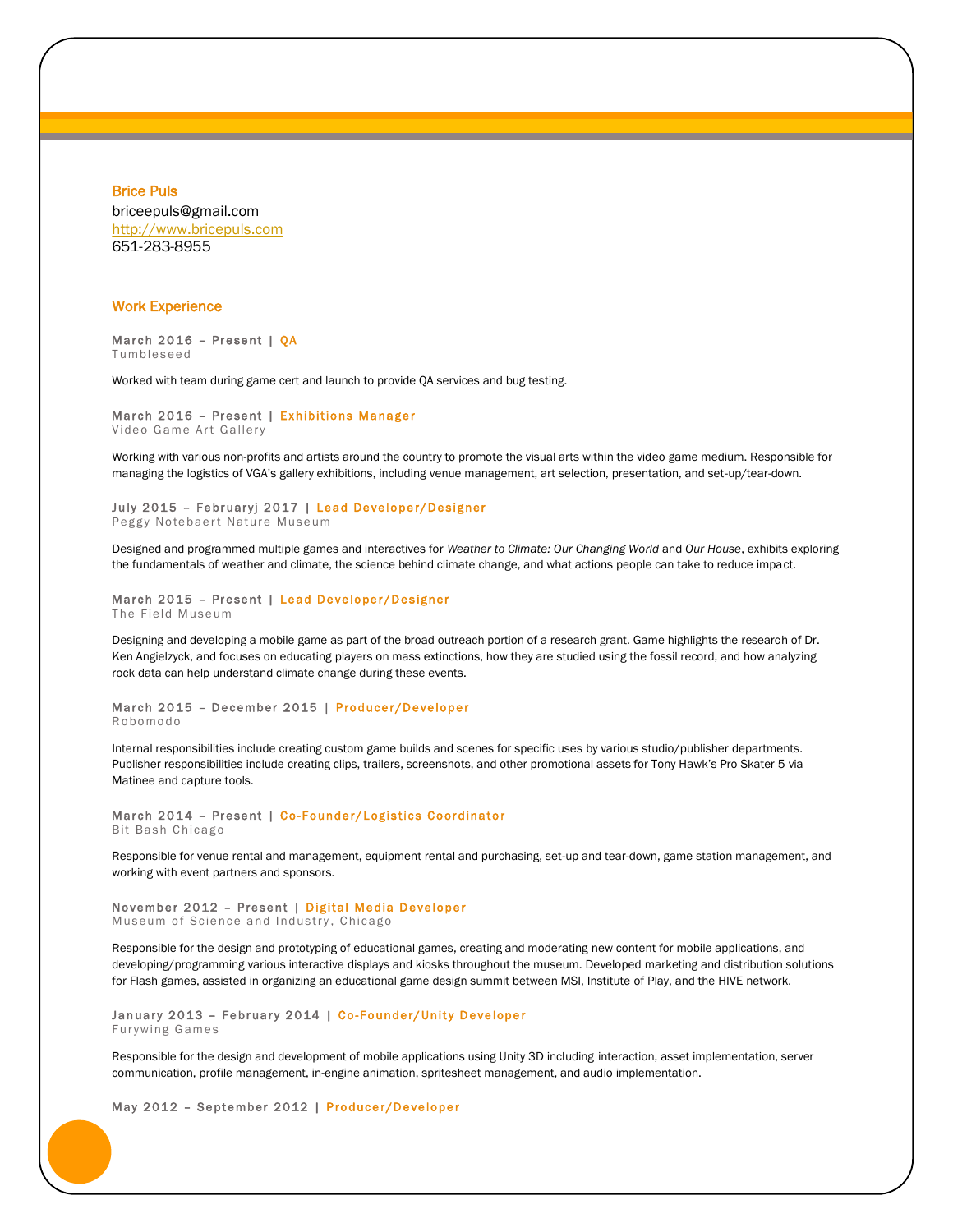#### R o bo mo do

Responsible for creating clips, trailers, screenshots, and other promotional assets for Tony Hawk's Pro Skater HD via Matinee and capture tools. Worked on creating documentation and pitch trailers for proposed game projects. Developed on other projects throughout the studio such as Globber's Escape and other unannounced projects.

#### January 2012 - May 2012 | Intern/QA R o bo mo do

Worked on game projects such as Tony Hawk Pro Skater HD, developing promotional assets as well as working in Quality Assurance.

### May 2011 - September 2011 | Game Design/Development Intern

Center for Neighborhood Technology

Responsible for the development and creation of an online social game which incorporates CNT's Equity Express curriculum. The game involves users taking real world actions to better their economic, environmental, and personal wellbeing in order to gain achievements and become the leader of their neighborhood's improvement and development. The final product, Sagacity, was a prototype site used to successfully pitch the project for additional funding.

### **Projects**

#### Turn Back The Clock- The Clock Reacts | Developer/Designer

Developed for the Museum of Science and Industry, The Clock Reacts is a dual-screen interactive where the user can experience history through the lens of the Bulletin of Atomic Scientists' Doomsday Clock. Users swipe through an iPad to scroll through the years since the creation of the Doomsday clock, as a projected screen conveys how many "minutes to midnight" we were at that time, along with information about how the world was politically and culturally. In additional, a series of interactive video players were developed for iPad.

### Weather to Climate: Our Changing World Exhibit Interactives | Developer/Designer

Developed for the Peggy Notebaert Nature Museum, the interactives for *Weather to Climate: Our Changing World* highlight the various points and calls to action throughout the exhibit. The three games developed for the exhibit allow players to create their own weather in real-time by modifying its various components, create their own animal by selecting from various features and appendages to explore how climate change can affect creatures, and learn about how to make better choices to reduce carbon emissions via a choose-your-ownadventure game.

### MedLab Testing iPad Workbooks | Developer/Designer

Developed for the Museum of Science and Industry, the MedLab workbooks are designed as an alternative to the traditional handouts previously used by the program. Users are able to read and view information and step-by-step tasks for urine testing, as well as record that information in an easy-to-understand format for the age demographic.

### Materials Science Dual-Screen iPad Interactive | Developer

Developed for the Museum of Science and Industry's Materials Science exhibit, in conjuction with Northwestern University, the iPad interactive is developed to educate and instruct users about the various non-rare earth elements that can be used to create magnets for various practical purposes. Users can explore the periodic table on the top screen to determine viable elements, and then interact, research, and compare viable elements on the lower screen in order to determine the ideal element for the selected use.

### Broad Outreach Paleontology Game | Developer/Lead Designer

In development with various scientists and researchers at the Field Museum, the paleontology game is a strategy/management game designed to inform users about the process of fossil research and collection, as well as the importance of the fossil record and it's applications to modern situations.

#### Future Energy Chicago Exhibit Display | Developer

Developed for the Museum of Science and Industry, the display is designed to capture specific information from the Future Energy Chicago exhibit as well as the museum's ticketing system in order to inform visitors of the exhibit's status, including scheduled simulation times, general exhibit access, and ticketing information.

### Crown Royal Photo and Video Booth | Developer

Developed for Crown Royal, both the photo and video booths were developed in Unity. The Photo booth uses a DSLR camera to capture a user's photo against a green screen, apply a background via chroma keying, add a border to the photo, print the photo, upload it to a server and e-mail the user to access it online. The video booth follows the same interface, but allows the user to record a 20-second video message that is automatically uploaded to YouTube and shared with the user via a private link.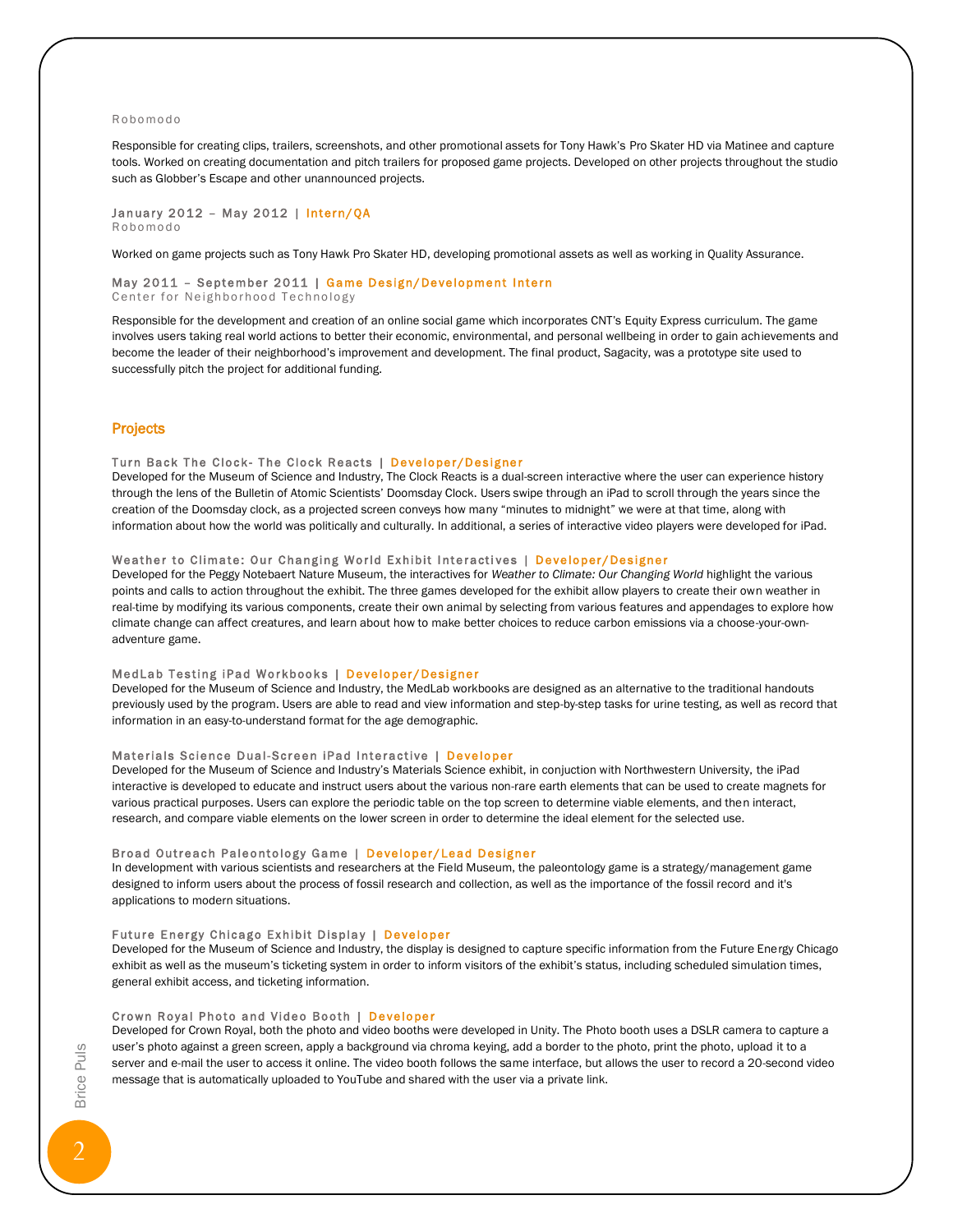### Chicago Sports Museum Broadcast Booth | Developer Team Size: 3

Developed for the Chicago Sports Museum, the Harry Caray Broadcast Booth is a permanent exhibit that allows users to choose a variety of options that are displayed on a teleprompter, record their performance, and uploads them to YouTube which is shared with the user via a private link.

#### Globber's Escape | Developer/Designer

Globber's Escape is a 2D arcade game developed in Unity3D. Players control a character named Globber, who must navigate mazes in order to collect 'Flunkies,' tiny creatures that power up Globber, while avoiding a variety of enemies. I was responsible for working on the game's UI, implementing analytics, modifying gameplay, adjusting difficulty, implementing IAP and ad support, and device testing.

#### Make Room for Baby HTML5 Port | Developer

Developed for MSI, Make Room For Baby is one of the museum's most popular online applications. The HTML5 Port is a near-exact recreation of the original Flash application that resides online and in the museum's YOU! The Experience exhibit. It allows users to observe and learn about the process the human body goes through during pregnancy. The HTML5 version of the application enables users to do so on all mobile devices.

### Museum of Science and Industry Kiosk App | Developer

http://www.msichicago.org/whats-here/exhibits/80-at-8

Developed for MSI, the Kiosk project is an HTML5 application designed to run on multiple iPads throughout the museum. The app is able to import information from a XML file which can be updated via push notifications and display detailed text and images about exhibits in which the app is installed, with custom fonts and animations.

### Water Aloft the Ridge | Lead Game Designer http://www.wateralofttheridge.com

Water Aloft the Ridge was the 2012 Game Design Senior Capstone Project at Columbia College Chicago. Was responsible for focusing the game's design and development, as well as working with the team in programming, scripting, asset implementation, and build management. Developed a camera management system in order to handle multiple angles, view styles, player interaction, and cutscene cinematography. I was responsible for leading a team of 7 designers in an overall group of 28 designers, artists, programmers, and sound designers.

### Cook County- Make the Tough Choices | Interactive Web Developer

Working with the Cook County Government, developed a website/interactive game to inform users about the 2012 budget deficit. The site informs users how the Cook County budget reached this point, allows users to attempt to balance the budget themselves in a web game, and then lets them submit their results to Cook County Board President Toni Preckwinkle via numerous social networking sites.